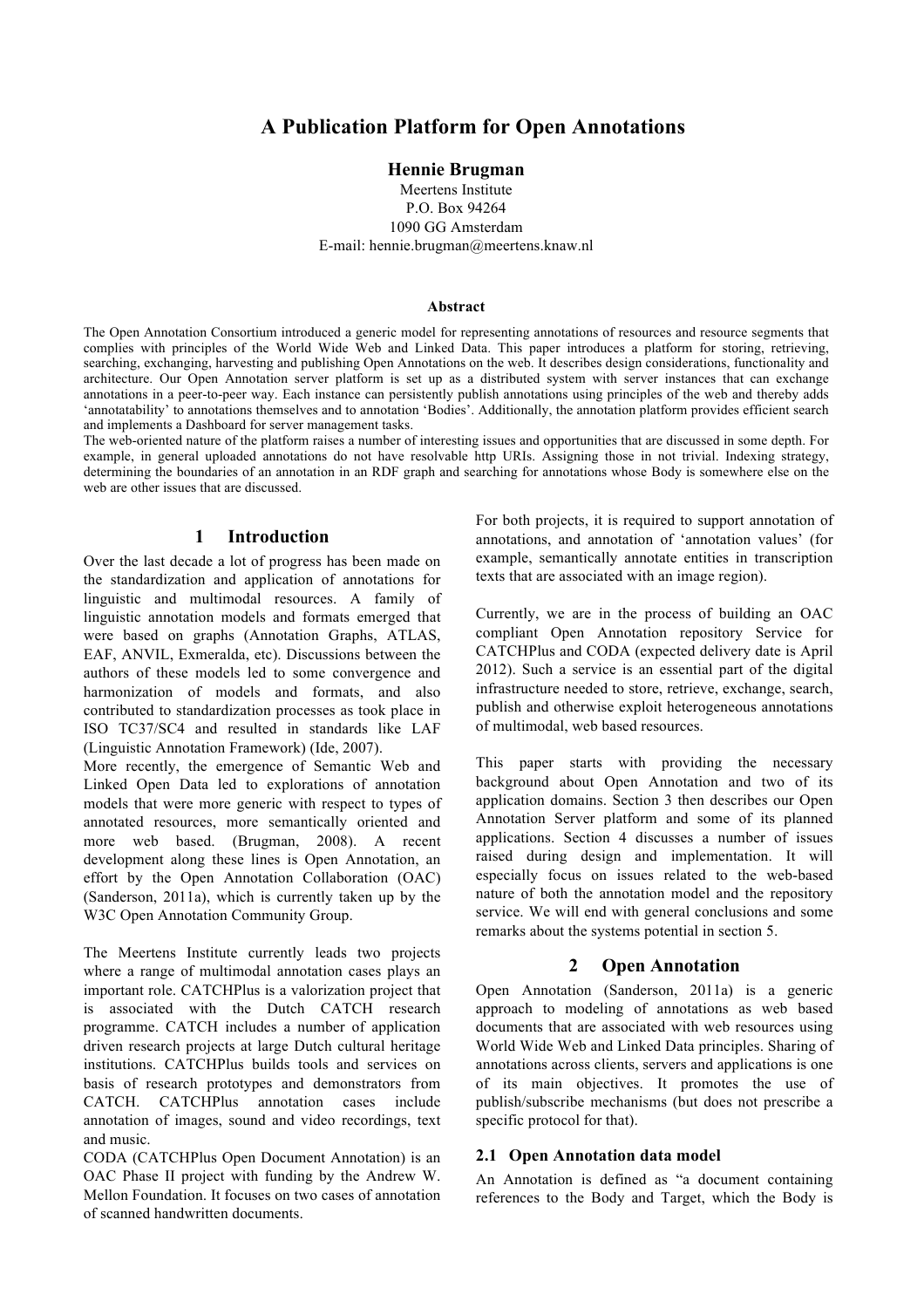somehow about". Annotations, Bodies and Targets are all resources that are identified with URIs, can all have additional metadata, and can each have a different author. See figure 1 for an illustration of the basic model, enriched with additional metadata and relations.

Open Annotation is generic in the sense that Bodies and Targets can be of any media type.



Figure 1: Open Annotation baseline model with additional properties and relations (copy from Open Annotation beta specification). A1 is represents an Annotation

Bodies and Targets may also be *parts* of resources. Open Annotation supports the use of fragment URIs (to address parts of X/HTML, PDF, plain text and XML), media fragment URIs (for spatial and temporal segments) and ConstrainedTargets, which is a generic way to represent diverse types of constraints, where interpretation of the constraints is up to the annotation client.

#### **2.2 SharedCanvas**

SharedCanvas (SC) (Sanderson, 2011b, 2011c) is an application of Open Annotation to the domain of scanned (scholarly) documents. It is an extension and specialization of the OAC model. The basis is a twodimensional Canvas abstraction that can be annotated with ImageAnnotations on the one hand and TextAnnotations on the other hand. TextAnnotation and ImageAnnotation are specializations of the OAC 'Annotation' class. SharedCanvas adds constructs for groups of Canvases (Sequence, Range) and (ordered) groups of Annotations that are implemented on basis of OAI-ORE aggregations (see W3C specification).

The two cases from the CODA project explore the SharedCanvas extension of Open Annotation. This implies that the generic Open Annotation repository Service that is being build has to be able to deal with SharedCanvas data in a graceful way. It has to be able to store and retrieve SC data in its entirety. Furthermore, queries that are motivated by CODA use cases have to be handled by the service as adequately as possible. These may include queries for additional SC classes and properties or queries dealing with the two-dimensional spatial structure of the annotation Targets.

#### **2.3 Annotations of linear data**

A number of CATCHPlus and CODA cases are dealing with annotations of one-dimensional data, such as audio, video, music and text (there is also another OAC phase II project that deals with applying Open Annotation to streaming video). Typical for annotation of onedimensional data is the occurrence of several, sometimes complexly interrelated layers of annotations. For this type of annotation, relevant queries include queries about overlapping and sequencing.

Again, our Open Annotation repository Service has to be able to deal gracefully with such specializations.

### **3 Open Annotation Server platform**

Open Annotation presents a data model, and explicitly states that "no client-server protocol for publishing /updating/deleting annotations will be specified. Rather, the specifications will take a perspective whereby clients publish annotations to the Web and make them discoverable using common Web approaches. Such an approach does not require a preferred annotation server for a client, yet it does not preclude one either." (See: OAC Guiding Principles).

However, almost all of the currently existing tools and services that produce annotations have no facilities to persistently publish them to the web according to World Wide Web and Linked Data principles, nor do they have ways to maintain them or make them efficiently searchable once they are published.

We are currently implementing such a publishing facility that can be used in conjunction with existing annotation production and exploitation systems. This chapter describes the system, its design considerations and planned applications.

#### **3.1 Vision and functionality**

The Open Annotation Service platform we are currently building is not envisioned to be a single centralized 'data silo'. Rather, it will be an easily installable and configurable web service component that can be applied by individual users, by working groups, by institutions or even by consortia. This implies that the system has to scale very well.

For efficient collection of sets of annotations in order to be able to search efficiently, the system has built-in OAI-PMH data providers and harvesters. Running instances of the service can harvest sets of annotations from each other in a 'peer to peer' manner and index them.

Annotations can be stored in one of the repository instances by means of an *SRU/Update* interface. This can be done either one by one or batch wise, using the Open Annotation RDF/XML serialization as it is published on the Open Annotation website as input format.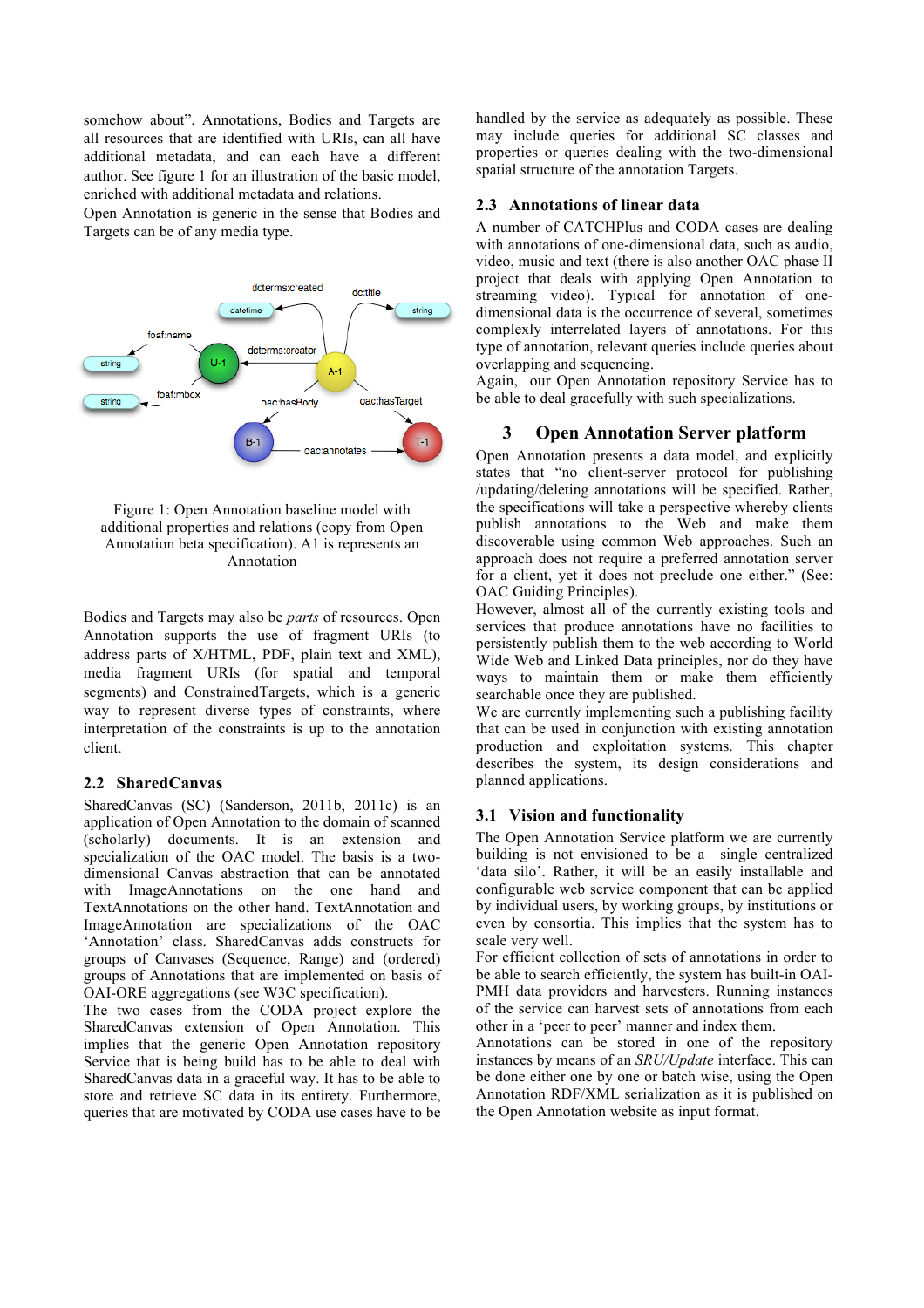

Figure 2: Open Annotation Service architecture

Annotations as annotation tools or services produce them typically have no stable, resolvable http URIs of their own, which is a requirement for persistent publication. The repository system therefore assigns these URLs when necessary, while maintaining original identifiers where these exist. For a discussion of this handling of URIs see section 4.1. Note that in principle it is also possible to use actionable persistent identifiers (e.g. actionable Handles) as URLs for annotations.

Many of the standard fields/properties of imported or harvested Open Annotation data will be indexed for efficient searching. This searching is currently done using SRU/CQL. At a later stage we intend to add a RESTful search API that will be discussed and if possible harmonized with partners in the Open Annotation Collaboration.

The Open Annotation Service platform will as a baseline implement queries for constructs of the core OAC annotation model. We foresee the need for queries for generic constructs that are not part of the core OAC model, such as for *groups* of annotations. In collaboration with OAC we are contributing to a recommendation document that will be published together with the OAC specification and that specifies how best to deal with constructs like grouping. The service will support searches for these recommended grouping constructs as well. Finally, specialized queries for specifics of SharedCanvas annotations or annotations of linear data are not supported. However, the system will be implemented in a modular way that allows easy extension with specialized query interfaces.

In principle, instances of the Open Annotation Service will be open for reading and searching operations. Updating the information in the repository will be protected by an API key to be used with the SRU/Update interface.

Each instance of the service will have an interactive Dashboard, that allows authorized users to perform management of API keys, to configure and schedule OAI-PMH harvest jobs and to do simple interactive searches on the repository's annotation content.

### **3.2 Architecture**

Figure 2 shows the architecture of an instance of the Open Annotation repository service. It is mainly constructed on basis of existing components from the Meresco open component library (http://meresco.org) that are widely applied, well tested and available under open source license. Meresco contains off-the-shelf components for SRU/W Update, OAI-PMH, SRU/CQL and many other components that are related to metadata management and search. For the internals of our service platform, both a triple store (OWLIM) and Apache Solr are used.

Among the project specific additions are modules for custom indexing, a built-in URN resolver and processing logic for assignment of identifiers.

Finally, an interactive Dashboard is part of the system.

### **3.3 Applications**

We have a number of concrete applications for the Annotation repository Service.

- Store and publish manual annotations for scans of index books of the Queen's Cabinet, a collection provided by the Dutch National Archive.
- Text from the Bodies of these manual annotations will be processed by a Named Entity Recognizer web service. This service will generate an additional 'layer' of annotations that will also be stored on the Annotation server.
- Store and publish manual transcriptions for scanned images from the Sailing Letters collection. This collection is also provided by the National Archive. Transcriptions are created by volunteers in a project run at the Meertens Institute.
- As an aid for manual transcription of scanned images we will create a service that automatically detects bounding boxes around written lines in a scanned image. Both input and output for this service will contain annotations that are in Open Annotation format. Results can be stored on an instance of the server and later reused for manual transcription.
- CATCHPlus has a number of sub-projects that deal with annotations. Included are annotations of text, images, speech data, video and music.

### **4 Discussion**

In this section we present a more in-depth discussion of some of the non-trivial design decisions that we had to make and that mostly have to do with the web-based nature of both Open Annotation and our Open Annotation publishing platform.

### **4.1 Handling of identifiers**

Annotations that are uploaded to the system are supposed to be represented using RDF/XML. In practice, there is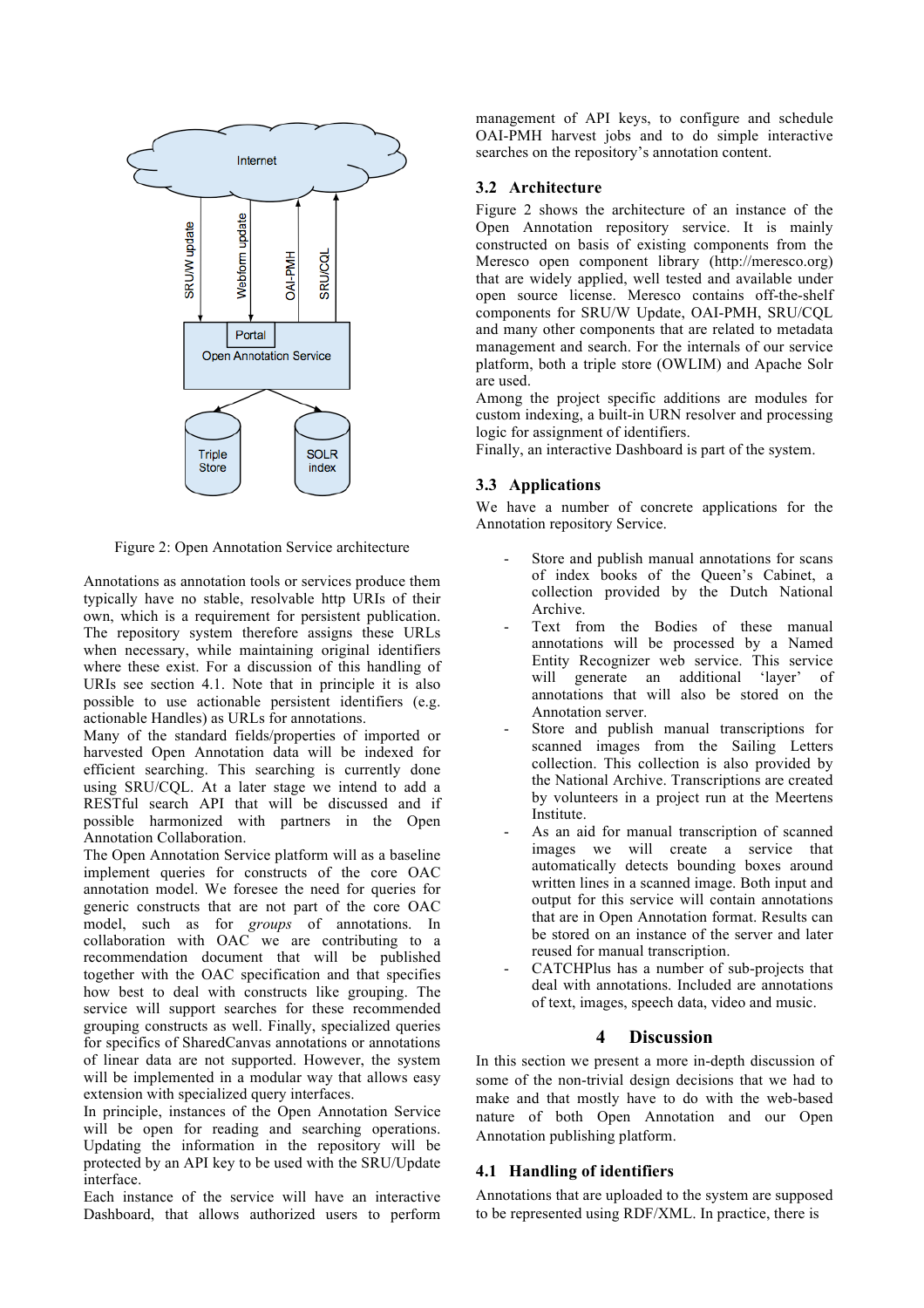

Figure 3: Flow chart illustrating how identifiers of incoming annotations are processed

some variety in RDF conventions used.

Also, according to the Open Annotation specification URIs used for Annotations, Bodies, Targets or creators can take the form of URNs (used for internal references) or URLs (used as external, resolvable references). Annotation production systems (such as tools for manual annotation) typically do not produce annotations that have a web presence. In such cases annotations are identified by means of URNs or not at all.

One of the functions of the Open Annotation repository service is that it publishes annotations. Furthermore, our use cases require that Annotations are 'annotatable' web documents by themselves. Therefore, the system assigns URLs where they are necessary but missing.

All of this implies that processing identifiers in the incoming annotation data is not trivial. Figure 3 shows a flowchart that illustrates how URIs of incoming Annotations are processed. Annotations identified by URLs are either directly stored and indexed, or not processed, because they are references to Annotations that are defined and published elsewhere. For Annotations that do not have a URL the system creates one, based on a URN. The original URN, if present, is stored for reference (in a dc:identifier field). Such annotations can be retrieved from the system by either their URN or URL.

Similar and sometimes even more complex flows are implemented for processing of identifiers for Annotation Bodies and authors.

#### **4.2 Import and indexing strategy**

For efficient searching it is necessary to create indexes for all fields that we want to search on. Imported annotations can turn out to be embedded in richer RDF graphs (e.g. SharedCanvas documents). Since our system is essentially an Annotation server we chose to start processing RDF data at the Annotation objects and only process what is connected to these annotations, effectively ignoring all other RDF statements. This may for example have consequences for the 'searchability' of SharedCanvas data, since not all of the SharedCanvas data will be imported in this way.

Since we at least want to be able to search on all attributes of the OAC core model, all properties shown in figure 1 are indexed. One important query is for all Annotations that are associated with any segment of a given Target. To support such queries Target URLs are indexed both with and without additional fragment identifiers.

Users may want to search on information that is only referred to by URLs pointing from the annotations to external resources. For example, authors may be identified by an external foaf profile or annotation Bodies are represented by URLs pointing to resources elsewhere on the web. To some extend the Open Annotation Service can resolve such URLs and embed and index the retrieved information. For example, the system tries to retrieve foaf:name and foaf:mbox for a 'creator' URL and index those to be able to search on creator information.

For some textual types of Body resources we also follow this strategy. For such Bodies it will be possible to search on text content even though this text is not included in the Annotations inside the repository.

#### **4.3 Annotation boundaries**

An Open Annotation is represented by a graph that consists of a set of triples. This leaves ambiguity to what it means to 'replace' or 'delete' an annotation in the repository. Either such operations are performed only on the relevant triples, leaving other triples untouched, or they involve a complete annotation graph delimited by a well-defined *annotation boundary*.

Also, we have to define the boundaries of what sub graphs to return when someone queries for annotations. Which properties do we take into account? How many levels of triples do we consider to be part of the graph belonging to some annotation?

We currently see two alternative approaches. Either we use conventions at the RDF level, such as Concise Bounded Descriptions  $(CBD)^1$  or we define our own heuristics based on specific vocabularies used for properties in the annotation data (OAC, OAI-ORE, DC, other). We tend to use the latter approach.

### **4.4 Other considerations**

This section raises a couple of issues of diverse nature.

An optional extension that is seriously considered is to store and publish *annotation schemes* in the repository as well. Annotation schemes define templates that can be used to configure annotation production systems or query formulation systems. The Open

 <sup>1</sup> http://www.w3.org/Submission/CBD/